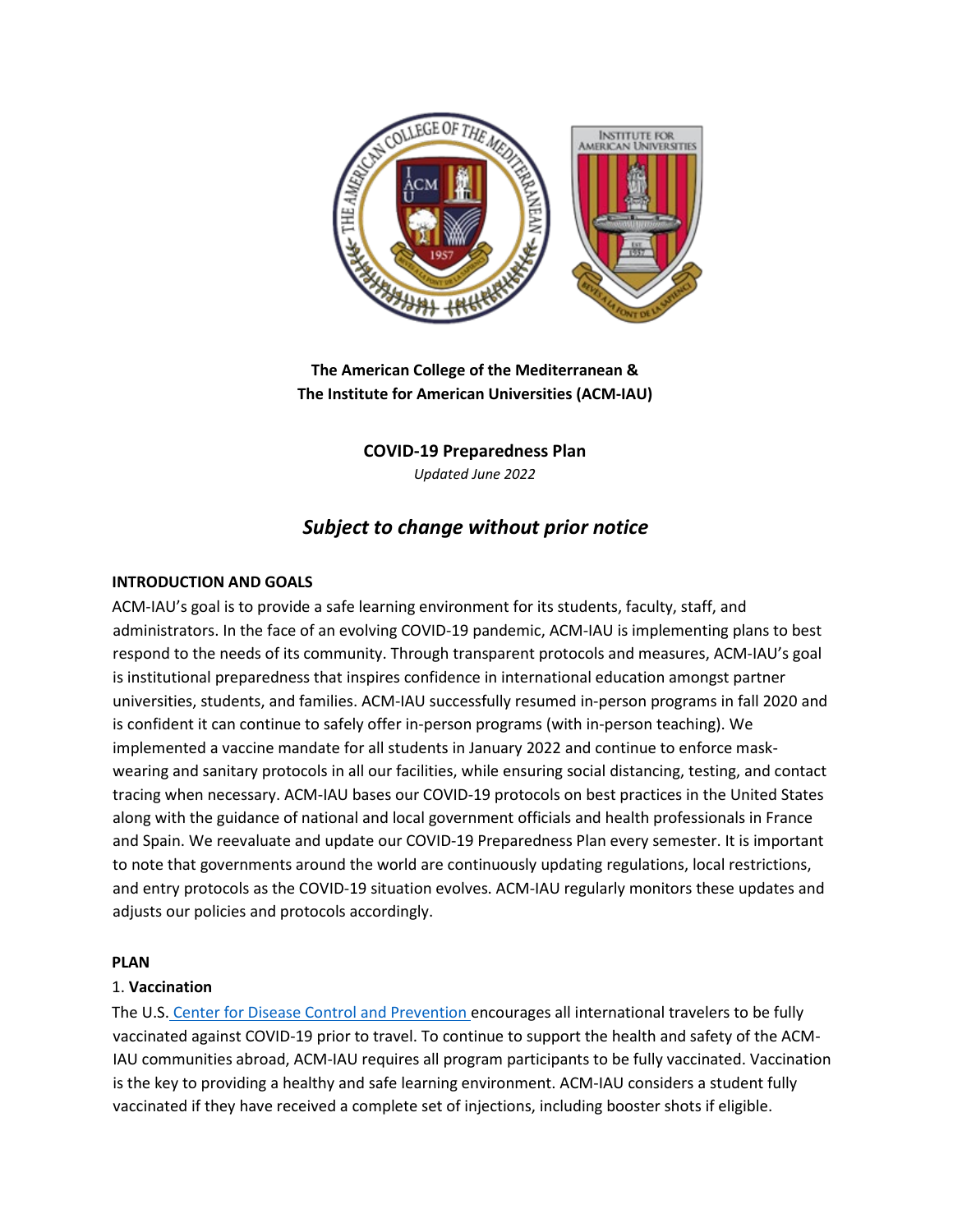Students are required to submit proof of COVID-19 vaccination to ACM-IAU prior to the program start date.

ACM-IAU also highly encourages ACM-IAU faculty, staff, administrators, and homestay hosts abroad to be fully vaccinated.

Currently, France and Spain allow entry to fully vaccinated travelers, defining fully vaccinated to include a booster shot no later than nine months after completing a full vaccination series.

#### **2. Travel**

**France:** When boarding a direct flight to France, all students should adhere to the entry requirements related to the country from which students are traveling ("green," "amber," "red," or "scarlet" country list; a map of country classifications can be foun[d here](https://www.mscbs.gob.es/en/profesionales/saludPublica/ccayes/alertasActual/nCov/spth.htm)[\).](http://www.exteriores.gob.es/portal/es/serviciosalciudadano/paginas/embajadasconsulados.aspx) Travel and entry requirements can change with little notice. As of February 2022, fully vaccinated students traveling from a "green" country, which includes the United States, must present proof of vaccination prior to boarding and a sworn statement they do not have symptoms of COVID-19 nor contact with someone with a confirmed case of COVID-19. As rules for countries differ it is highly recommended that students avoid booking flights that have layovers in a country other than France (layovers within France are OK). Students are responsible for the cost of all testing related to entry requirements, obtaining a French vaccine pass, as well as the cost of testing required to return to their home country.

**Spain:** Effective September 6, 2021, U.S. citizens can travel from the United States to Spain if they show proof of vaccination. Pl[e](https://www.cdc.gov/coronavirus/2019-ncov/travelers/international-travel-during-covid19.html)ase read more detailed information on the [Spain](https://www.spth.gob.es/create) [Ministry](https://www.cdc.gov/coronavirus/2019-ncov/travelers/international-travel-during-covid19.html) [of](https://www.interieur.gouv.fr/covid-19-deplacements-internationaux) [Health's](https://www.interieur.gouv.fr/Actualites/L-actu-du-Ministere/Certificate-of-international-travel) [website](https://www.diplomatie.gouv.fr/en/coming-to-france/coming-to-france-your-covid-19-questions-answered/article/coming-to-france-your-covid-19-questions-answered)[.](https://www.spth.gob.es/create) Additionally, students traveling from the United States will need to present the QR code generated through the [Spain Travel Health Portal](https://www.mscbs.gob.es/en/profesionales/saludPublica/ccayes/alertasActual/nCov/spth.htm) prior to boarding their flight to enter Spain. U.S. citizens who are traveling to Spain from a country that is not the United States should make sure they follow the guidance published by Spanish authorities on their local [Spain Embassy website.](https://www.mscbs.gob.es/en/profesionales/saludPublica/ccayes/alertasActual/nCov/spth.htm) It is highly recommended that students avoid booking flights that have layovers in a country other than Spain (layovers within Spain are OK). Students are responsible for the cost of all testing related to entry requirements, obtaining an EU COVID certificate, as well as the cost of testing required to return to their home country.

#### **3. Testing Protocols**

**During Program:** Students will be tested upon showing COVID-19-related symptoms or if they are contact cases, following the guidelines recommended by local and national health authorities. ACM-IAU sites maintain a supply of self-tests students can use if they are showing symptoms or suspect exposure to COVID-19.

If a student receives a positive test, ACM-IAU will enact self-isolation and contact tracing protocols recommended by local health officials. We will work with the student (and host family, if applicable) to identify the best approach. Although sanitary protocols regularly change, ACM-IAU is guided by the principle that a student will never be kept in an unsafe situation. When self-isolation is required,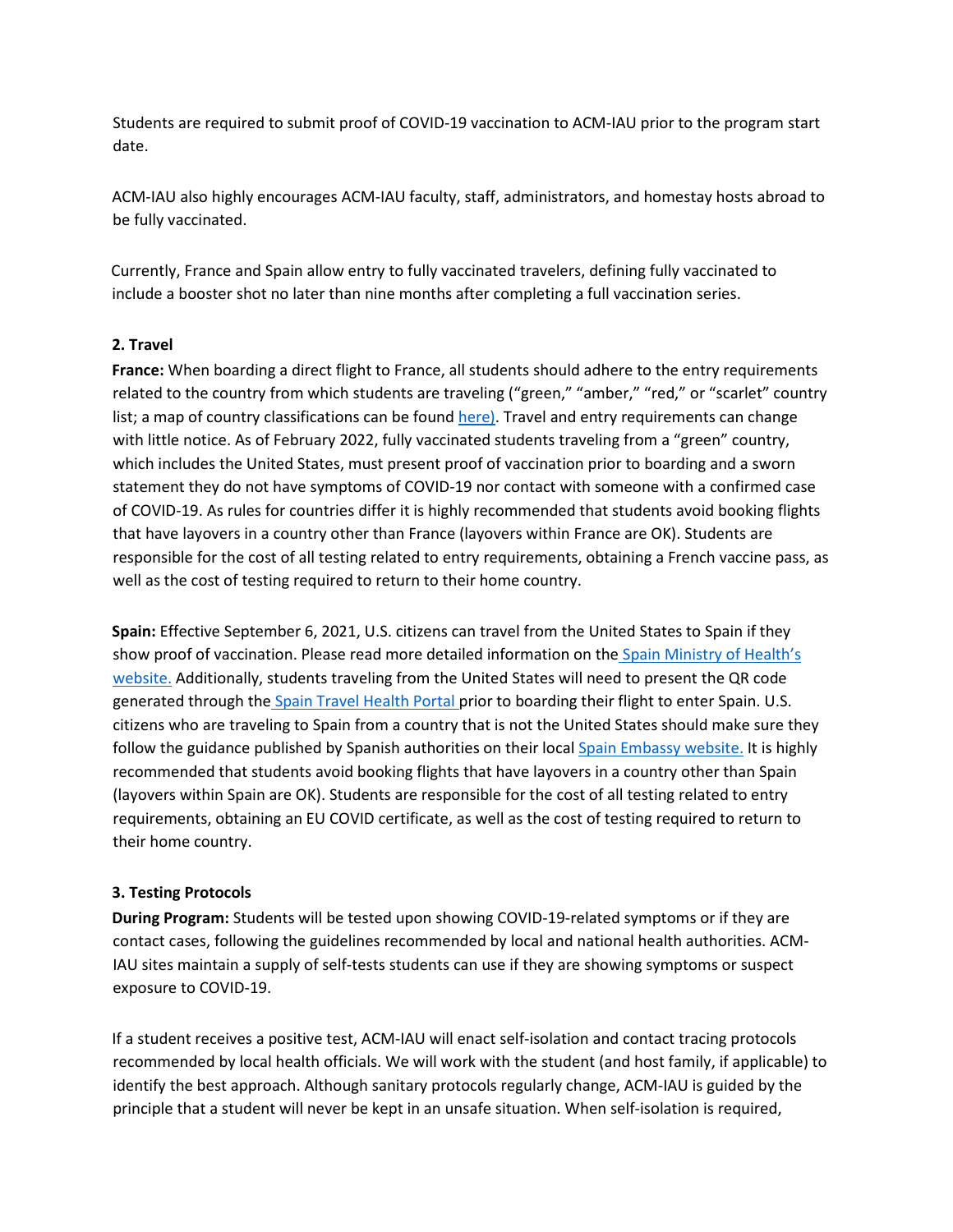students may be relocated during the self-isolation period, and if so, students will not incur any additional costs. Students in self-isolation will be able to continue their studies remotely, assuming their health allows them to do so.

**After Program:** Students returning to their home country at the end of the program may be required to present a negative COVID-19 test upon entry. Currently (June 2022), students returning to the United States at the end of their program are NOT required to present a negative COVID-19 viral test result.

**For homestay hosts**: ACM-IAU recommends to all host-families that they perform self-tests upon showing COVID-19-related symptoms. If a host receives a positive test at any point during the semester, the residing student may, if needed, be removed from the homestay and placed in an alternative homestay, residence hall, or apartment at no cost to the student. ACM-IAU will work with the student and host family to identify the best self-isolation approach.

**For faculty/staff/administrators:** ACM-IAU recommends that all administrators, faculty, and staff test upon showing COVID-19-related symptoms. If anyone receives a positive test, ACM-IAU will enact quarantine and contact tracing protocols recommended by local health officials.

**For outside vendors including internship agency personnel:** Any outside vendors with whom ACM-IAU contracts for student services will be pre-screened to ensure they follow local health guidelines. In the event any vendor tests positive, they will be removed immediately from contact with any ACM-IAU students and personnel.

**Contact Cases:** If, through contact tracing or other means, someone in the ACM-IAU community has been identified as having been exposed to the virus, ACM-IAU will engage in the following measures:

- Provide self-tests for use following the guidance of national and local government officials and health professionals.
- Monitor health of individual for COVID-19 symptoms.

NOTE: ACM-IAU requests that all students and staff members who show signs of respiratory illness wear a mask when they are in ACM-IAU buildings, so as to prevent the spread of their illness to others. It remains imperative that students inform the local ACM-IAU staff if they test positive or are presenting any symptoms commonly associated with COVID-19.

# **4. Health/Vaccine Passes**

**France**: Students should carry their CDC proof of vaccination with them, though this is not required for entry into any establishments at this time. This proof of vaccination may be required, however, for entry into healthcare establishments, retirement homes, and establishments for vulnerable and disabled persons. ACM-IAU staff keeps up-to-date with any possible regulation changes, and students can access the [French government's website](https://web.gencat.cat/en/activem/restriccions-territorials/catalunya/index.html?var_mode=calcul) to check for any updates. We also advise that students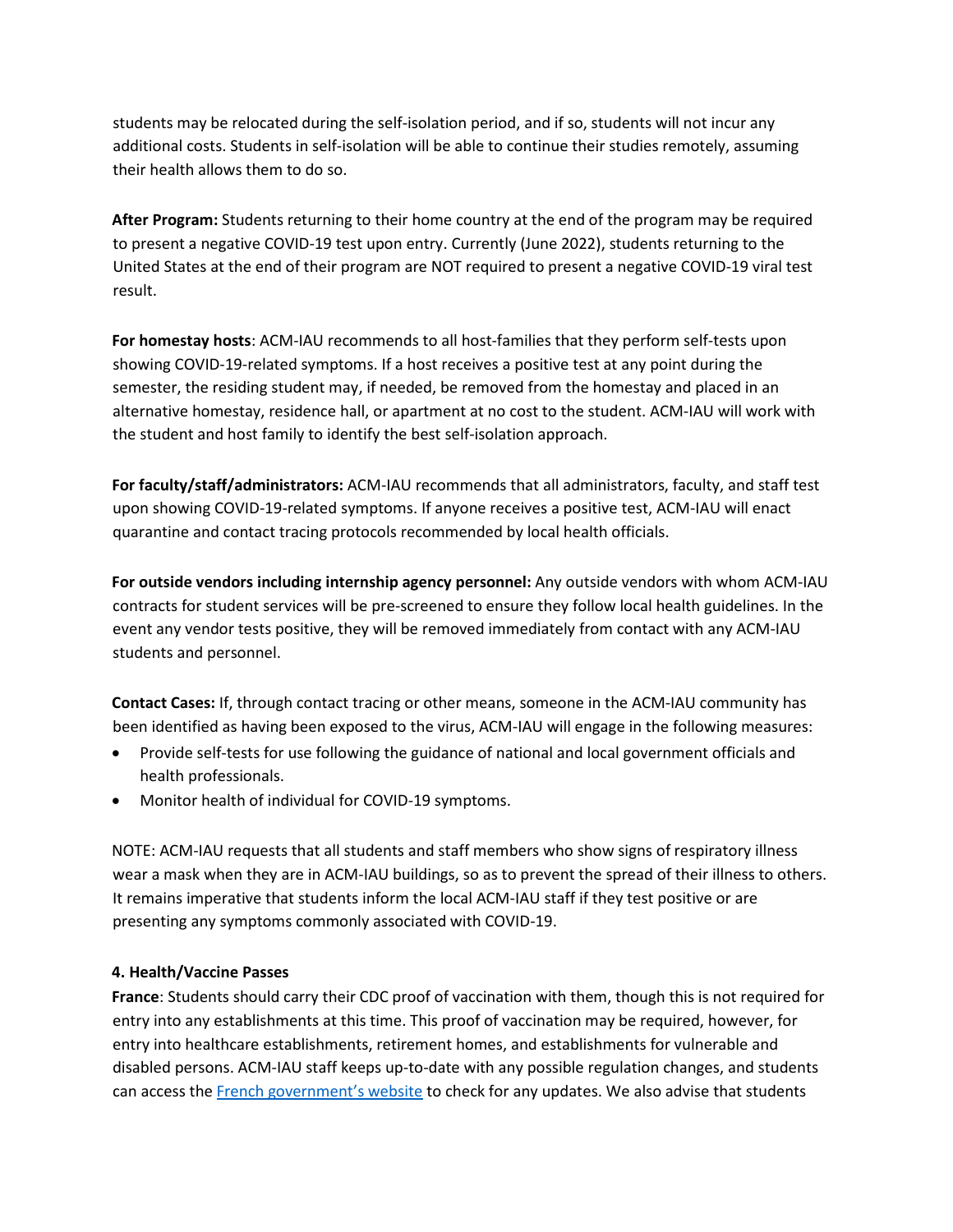keep a picture or pdf of their CDC proof of vaccination in their mobile device and carry the original with them.

**Spain**: Spain implemented a vaccine pass system in 2021; however, because students are not eligible to apply for the Spanish vaccine pass, they should instead use their CDC proof of vaccination. Since February 2022, a pass is no longer required to access public places in Spain. ACM-IAU staff keeps upto-date with any possible regulation changes, and students can access the local government's website to check for any updates. In Barcelona (Catalonia), that site is

[https://web.gencat.cat/en/activem/restriccions-territorials/catalunya/index.html.](https://www.mscbs.gob.es/en/profesionales/saludPublica/ccayes/alertasActual/nCov/spth.htm) We also advise that students keep a picture or pdf of their CDC proof of vaccination in their mobile device and carry the original with them.

# **5. Facilities Maintenance, Supporting Physical Distancing and Wellness Protocols**

ACM-IAU has implemented protocols that help provide a safe learning environment for the entire community, including:

- Installing air purifiers in high-density areas. Classrooms are ventilated between classes.
- Practicing ongoing health monitoring of the community. Students, faculty, and staff should selfmonitor their well-being daily. Students are advised to bring a thermometer for self-monitoring. Those experiencing COVID-19-related symptoms are asked to self-isolate immediately and contact the ACM-IAU administration for support.
- Cleaning and disinfecting all building facilities daily. Hand sanitizers and cleaning wipes are available in all facilities, including entrances, common areas, and classrooms.
- Providing signage and informational information throughout facilities (reinforcing good hygiene, awareness of COVID-19 symptoms, protocols to follow, etc.).

# **6. Regular Updating of Policies**

ACM**-**IAU constantly monitors the sanitary environment and updates guidelines as needed. ACM-IAU may implement policies, restrictions, and requirements to protect the well-being of the ACM-IAU community. For example, ACM-IAU may prohibit students from traveling outside a certain geographic area or be subject to local self-isolation regulations upon return to campus. ACM-IAU provides regular updates to the community of any changes in our guidelines as well as local and national developments.

# **7. Ongoing Communication with ACM-IAU Community**

Paramount to this plan is the constant communication ACM-IAU pledges to execute, as necessary. The ACM-IAU's Dean's Council meets bi-weekly to discuss updates regarding local restrictions and if/how these may affect the ACM-IAU's policies and protocols. These updates are shared with students as well as with partners. Below is an overview of ACM-IAU's communication plan in relation to COVID-19:

*If a student tests positive for COVID-19:* If a student tests positive for COVID-19, the student's home institution will be notified in a timely manner, outlining a plan for medical care, testing, selfisolation/meal delivery, remote learning, and re-entry into the ACM-IAU community.